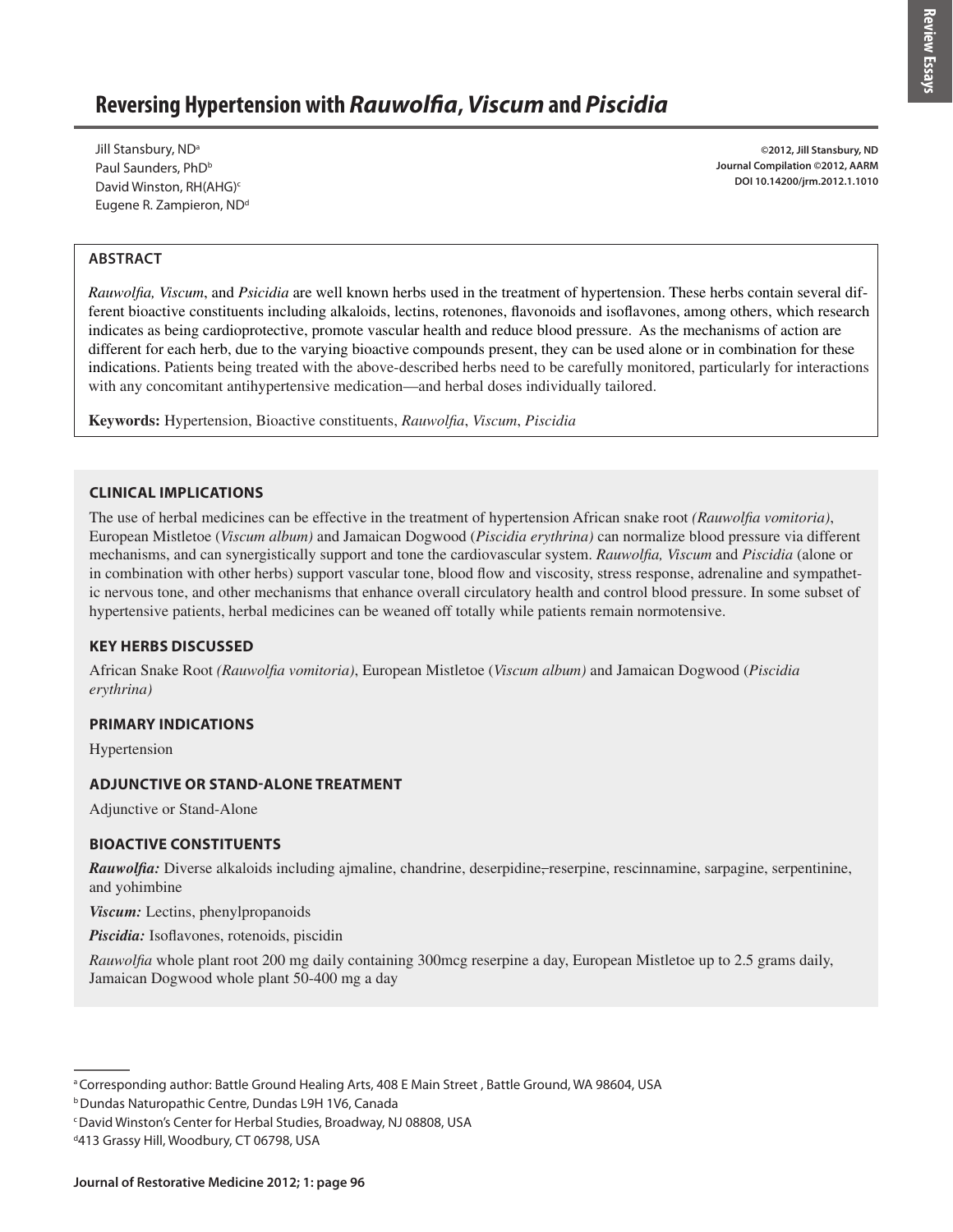#### **Clinical Implications (continued)**

#### *Synergistic Herbal Formula*

African Snake Root *(Rauwolfia),* Mistletoe (*Viscum)*, Jamaican Dogwood *(Piscidia)*, Hawthorn *(Crataegus)*, and Motherwort *(Leonorus)*

#### **Side Effects (and Cautions)**

This herbal synergistic formula may interact with anti-hypertensive medications in some patients to cause hypotension and bradycardia. While treating patients with the above herbs, it is important to determine any concomitant anti-hypertensive prescriptions, and to closely monitor blood pressure. Because *Rauwolfia* contains reserpine, at high doses it can promote or exacerbate Parkinson's disease. Nasal congestion and diarrhea may occur in patients taking more than 200 mg of *Rauwolfia* daily. While findings are inconclusive, one study found reserpine to cause depression in 10% of the study patients; however, this percentage is not higher than found in the general population. Some researchers cites Reserpine induced depression as a myth.<sup>1,2,4</sup> Rauwolfia, Viscum and Piscidia are not recommended in pregnancy. At higher doses than 2.5 grams a day, there is some evidence that Viscum is contraindicated in Tuberculosis and Aids.

#### **Unsubstantiated Theoretical Concerns**

*Rauwolfia***:** There is some theoretical evidence that *Rauwolfia* should not be taken with alcohol, antipsychotics, antidepressants barbiturates, digoxin, monoamine oxidase inhibitors, propranolol, and stimulant drugs.

**V***iscum*: There is some theoretical evidence that *Viscum* may decrease effectiveness of immune suppressant drugs.

*Piscidia***:** There is some theoretical evidence this herb should not be taken with central nervous system (CNS) depressant medications.

Editors Note: The first drug studied to be effective in treating depression in a randomized placebo-blind controlled study was reserpine. This study was published in the Lancet in 1955.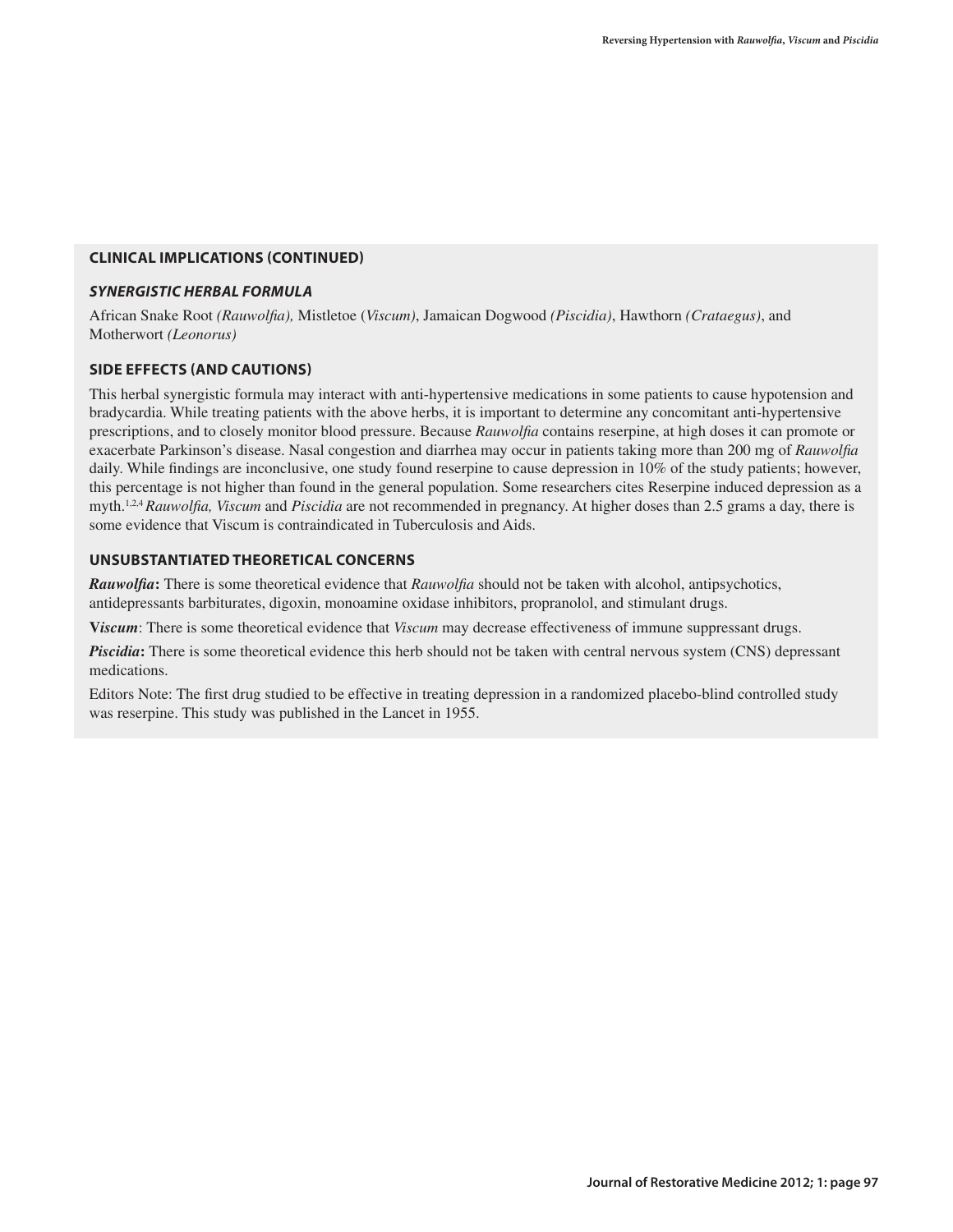## **Discussion**

Hypertension is a very common medical problem commonly treated with prescription antihypertensive drugs;<sup>3, 4</sup> however, these medications are not without side effects.<sup>5-8</sup> Additionally, the patients over time often require increased dosage to control blood pressure and/or additional antihypertensive medications. It is recommended that herbal therapy for hypertension be combined with a healthy lifestyle, low-sodium diet, and reduced stress. Lifestyle modifications and herbal treatments can control blood pressure or be added to an antihypertensive protocol. Some herbs can also support, restore and protect cardiac and vascular health.

## *Rauwolfia* **and its Bioactive Constituents**

*Rauwolfia* (in the *Apocynaceae* family) grows mainly in the tropical forests of Asia and India. The *Apocynaceae* family is rich in alkaloids and other constituents with important medicinal effects. *Rauwolfia* contains a large number of bioactive constituents, though most attention has been directed towards the indole alkaloids. These alkaloids are generally classified as either reserpine-like or yohimbine-like.9 *R. serpentina* and *R. vomitoria* contain relatively high concentrations of reserpine. *Rauwolfia serpentina* is currently considered an endangered herb; it being replaced with the nonendangered *Rauwolifa vomitoria* in synergistic herbal formulas.

Yohimbine is well known as a selective alphaadrenergic antagonist in the peripheral blood vessels. Antagonism at these receptors relaxes smooth muscle and lowers blood pressure. Examples of prescription alpha-adrenergic blockers are doxazosin (Cardura) and prazosin (Minipress). Reserpine, on the other hand, acts primarily in the central nervous system at the level of monoamines in the neuronal synapses. Reserpine reduces sympathetic nervous system tone and increases parasympathetic activity via effects on neurotransmittors.

Another principle reserpine-like alkaloid is rescinnamine, which has an antihypertensive effect similar to reserpine.<sup>10</sup> While rescinnamine has a greater hypotensive effect in dogs than reserpine,<sup>11</sup>

in humans, it is slightly less potent per gram than reserpine.<sup>12,13</sup> Deserpidine is structurally related to reserpine (11-demethoxyreserpine) and also has anti-hypertensive effects.14,15 Most clinical trials have used deserpidine in combination with a thiazide drug.<sup>16,17</sup>

Ajmaline (derived from *R. serpentine*) is a class I antiarrhythmic drug that is highly useful in diagnosing Brugada Syndrome (hereditary cardiac disorder), and differentiating between subtypes of patients with this disease. In fact, administration of the *Rauwolfia* alkaloid to patients with this type of arrhythmia is known as the "Ajmaline Test"; EKG results of this test are considered to be the best predictor of patients at risk for sudden death from the condition.18 Ajmaline is a sodium channel blocker that has a short duration of action when given intravenously, which makes it ideal for diagnostic purposes.19



*Rauwolfia serpentina © Steven Foster Group, Inc. All rights reserved.*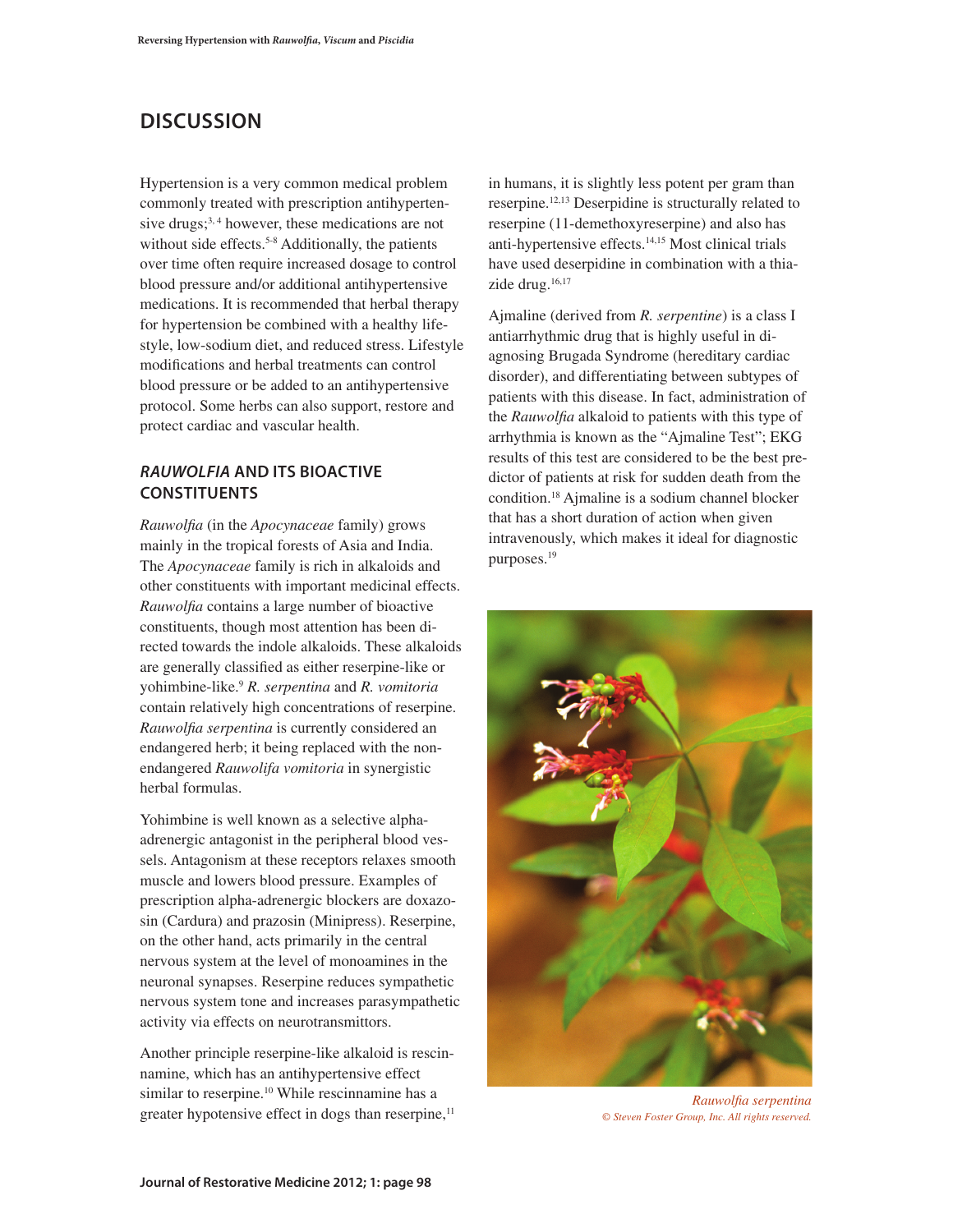#### **The Medicinal Effects of** *Rauwolfia*

Reserpine has been shown to normalize blood pressure, especially in cases of hypertension exacerbated by stress and sympathetic nervous system activity. In fact, prior to the development of beta-blockers, calcium channel blockers, ACE inhibitors, and diuretics, reserpine was a leading therapeutic agent utilized by physicians in the management of hypertension.

 *Rauwolfia* has a mild sedating effect and possible anti-depressant effect; therefore, this herb is especially indicated for those with known concomitant tension or insomnia. However, it is not typically used for exhausted and lethargic patients because it may worsen their fatigue. It is essential to start with a small dose of *Rauwolfia* to determine if the herb is well-tolerated. Due to its significant side effects, the use of isolated alkaloid reserpine was generally abandoned as other antihypertensive medications became available.

Research in the 1930s and 1940s described the hypotensive effects of *Rauwolfia*, and its traditional use as a calming and relaxing agent. A *Rauwolfia*based medicine for hypertension (Serpasil) was released in the 1950s; several derivatives remain on the market today,<sup>20</sup> and reserpine-based antihypertensive medications are currently used in Russia. A review of randomized, placebo-controlled trials with reserpine concluded that it was an effective tool in the management of hypertension but that additional and larger clinical trials were needed $21$ .

 *Rauwolfia* reduces peripheral resistance, thereby lowering blood pressure,<sup>22</sup> and decreases arterial pressure and increases tissue oxygen saturation<sup>23</sup>. The isolated *Rauwolfia* component (called Ajmaloon in India, from the Sanskrit name for the plant), has a positive effect on blood pressure through its effect on vascular baroreceptors<sup>24</sup> The reserpine alkaloid may also partially block adrenaline receptors.25

#### **The Use of** *Viscum*

The *Loranthaceae* family contains several plant genera including *Viscum* or 'Mistletoe'. Several species of *Viscum* are used worldwide as herbal medicines. *Viscum album* contains lectins, phenylpropanoids and flavonoids that inhibit cAMP by inducing phosphodiasterase to break down cAMP. The flavonoids include syringin and conferin which may contract the aorta, while kalopanaxin has a

relaxing effect.<sup>26</sup> When used in tandem, they have tonifying effects on vascular muscle tone.

An ethanol extract of *Viscum album* was shown to reduce vascular tension when placed in contact with endothelial tissue. *Viscum* stimulates both the synthesis and release of nitric oxide to enable vasodilation.<sup>27</sup> Nitric oxide is released from the vascular endothelium, and plays a role in local inflammatory processes; it helps to regulate the degree of vasodilation versus vasoconstriction via a mechanism independent of nerve regulation (such as adrenergic innervation).

*Viscum album* has been used as a blood pressureregulating agent in Nigeria. Nigerian researchers reported that *Viscum* interfered with calcium ion-driven vascular contraction; both the influx of calcium and mobilization of calcium in intracellular stores were believed to be affected.<sup>28</sup> Researchers in Serbia reported that hydroethanol extracts of *Viscum album* were capable of lowering blood pressure in rats, and that the use of muscarinic receptor blockers diminished or totally abolished the hypotensive effects of *Viscum.* This suggests that *Viscum* may act via muscarinic nerve transmission.29 Likewise, *Viscum album* has been shown to prevent changes in blood viscosity in a manner that is supportive to maintaining healthy blood pressure.<sup>30</sup> Lectins found in *Viscum* may affect glycoprotein receptors, erythrocytes, lymphocytes and platelets, and contribute to its positive effects on blood viscosity and blood flow.<sup>31</sup>

Besides blood pressure regulation, *Viscum* flavonoids may have other cardio-protective effects; it has been shown to reduce tissue damage by inhibiting platelet activating factor (PAF) response and reducing free intracellular calcium ions<sup>32.</sup> Herbal practitioners usually prescribe *Viscum* as a tincture or tea; few encapsulated products are available on the market. When *Viscum* is used to treat cancer it is prepared by a different extraction method and given by subcutaneous injection.

## **The Use of** *Piscidia*

The physicians in the early 1900's researched and described *Piscidia's* effects on the cardiovascular system; they stated that *Piscidia* could slow the pulse and briefly increase arterial tension followed by a long reduction in arterial tension.33 *Piscidia* was sometimes prescribed as a morphine-substitute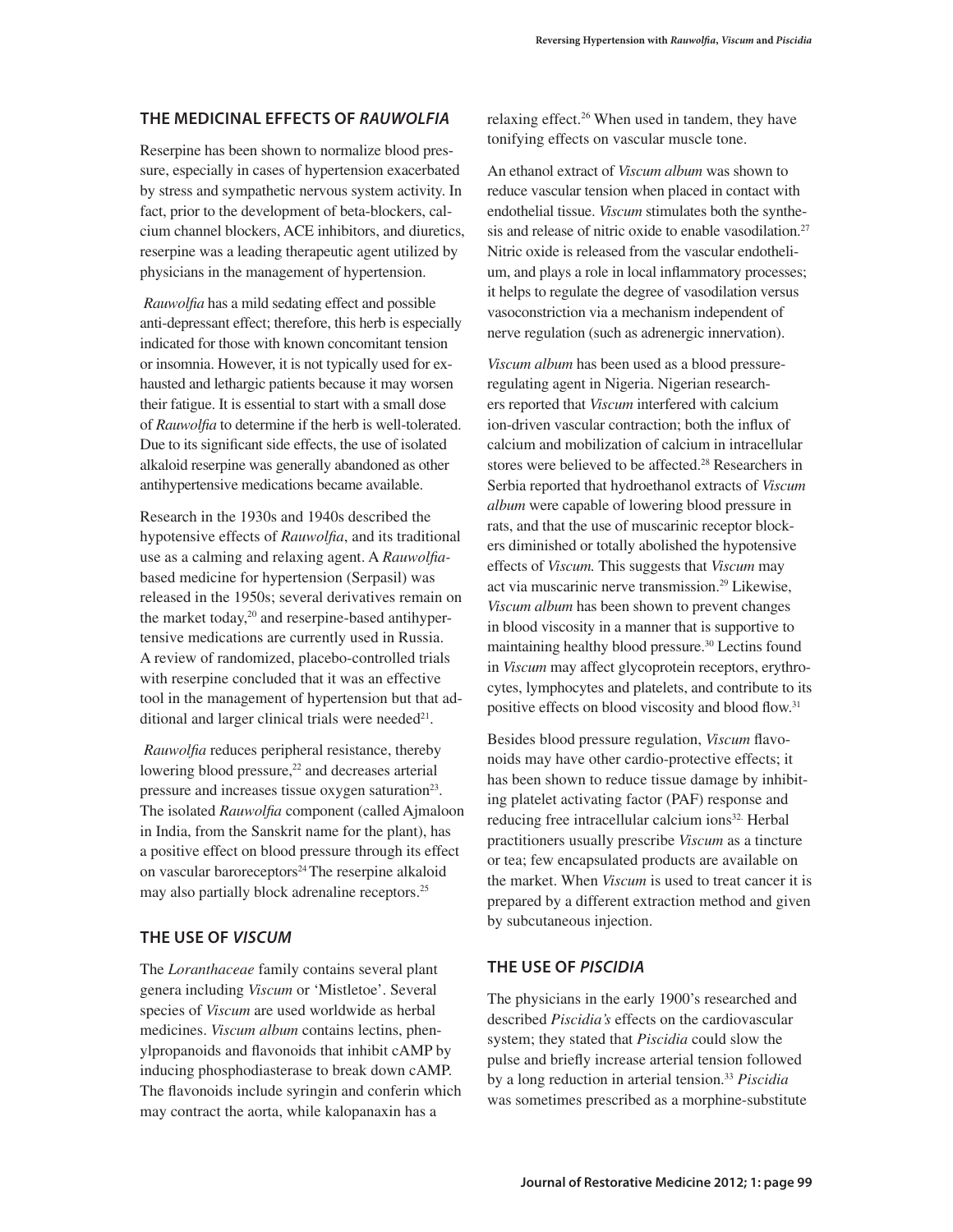to promote restful sleep, because it did not have the numerous side effects associated with morphine.

*Piscidia erythrina* is a flowering tree in the *Fabaceae* (legume) family, found in Central America, the West Indies and the Caribbean. It is historically used for pain, tension, insomnia, and to control high blood pressure. Its common name is 'Jamaican Dogwood'. The linguistic derivation of *Piscidia* is related to its indigenous historical use as a toxin to stun fish. In fact, the isoflavonoid, sumatrol, and a variety of rotenones are credited with causing fish toxicity and are being investigated as potential chemotherapeutic agents.34, 35

*Piscidia* has powerful effects on the heart, vascular system, respiratory centers and nerve conduction, and is traditionally prescribed in small, doses*.* Its chemical constituents have not been well-studied; however, it is known to contain the resins, piscidin, jamaicin, and ichthynone. The sum of its chemical constituents are credited with muscle-relaxing effects36 which could account for its traditional use to treat pain and muscle spasms. Animal studies have also shown an anxiolytic effect that may contribute to its hypotensive actions.<sup>37</sup>

#### **Summary**

*Rauwolfia, Viscum*, and *Psicidia* are well known herbs used in the treatment of hypertension. These herbs contain several different bioactive constituents including alkaloids, lectins, rotenones, flavonoids and isoflavones, among others, which research indicates as being cardioprotective, promote vascular health and reduce blood pressure. As the mechanisms of action

are different for each herb, due to the varying bioactive compounds present, they can be used alone or in combination for these indications.

Patients being treated with the above-described herbs need to be carefully monitored, particularly for interactions with any concomitant antihypertensive medication—and herbal doses individually tailored.

#### **DISCLOSURE OF INTERESTS**

Dr. Saunders reports personal fees related to employment or seeing patients from CCNM, the Dundas Naturopathic Centre, and from Beaumont Health Systems, Troy Hospital, MI, outside the submitted work. Dr. Winston reports personal fees from Herbalist & Alchemist, Inc, outside the submitted work. Dr. Stansbury and Dr. Zampieron have nothing to disclose.

#### **Review Essay**

Many nutrients and herbs that have not been the subject of randomized controlled studies are used regularly by clinicians. They have also been used traditionally for hundreds, sometimes thousands of years. Review Essays contain the opinions of professionals and experts in the fields of nutritional and botanical medicine on how to most effectively use herbs and nutrients in clinical practice. The dosages recommended are based on clinical experience. Side effects that are described in "Unsubstantiated Theoretical Concerns" have not been seen in clinical practice or clinical studies but are speculative based on, for example, possible mechanisms of action.

## **References**

- 1. Baumeister AA, Hawkins MF, Uzelac SM. The myth of reserpine-induced depression: role in the historical development of the monoamine hypothesis. *J Hist Neurosci* 2003;12(2):207-220.
- 2. Fraser HS. Reserpine: A tragic victim of myths, marketing, and fashionable prescribing. *Clin Pharmacol Ther* 1996;60(4):368-373.
- 3. Kearney PM, Whelton M, Reynolds K, Whelton PK, He J. Worldwide prevalence of hypertension: a systematic review. *J Hypertens* 2004;22(1):11-19.
- 4. Kearney PM, Whelton M, Reynolds K, Muntner P, Whelton PK, He J. Global burden of hypertension:

analysis of worldwide data. *Lancet* 2005;365(9455): 217-223.

- 5. Dransfield MT, Rowe SM, Johnson JE, Bailey WC, Gerald LB. Use of beta blockers and the risk of death in hospitalised patients with acute exacerbations of COPD. *Thorax* 2008;63(4):301-305.
- 6. Huen SC, Goldfarb DS. Adverse metabolic side effects of thiazides: implications for patients with calcium nephrolithiasis. *J Urol* 2007;177(4): 1238-1243.
- 7. Steckelings UM, Artuc M, Wollschlager T, Wiehstutz S, Henz BM. Angiotensin-converting enzyme inhibitors